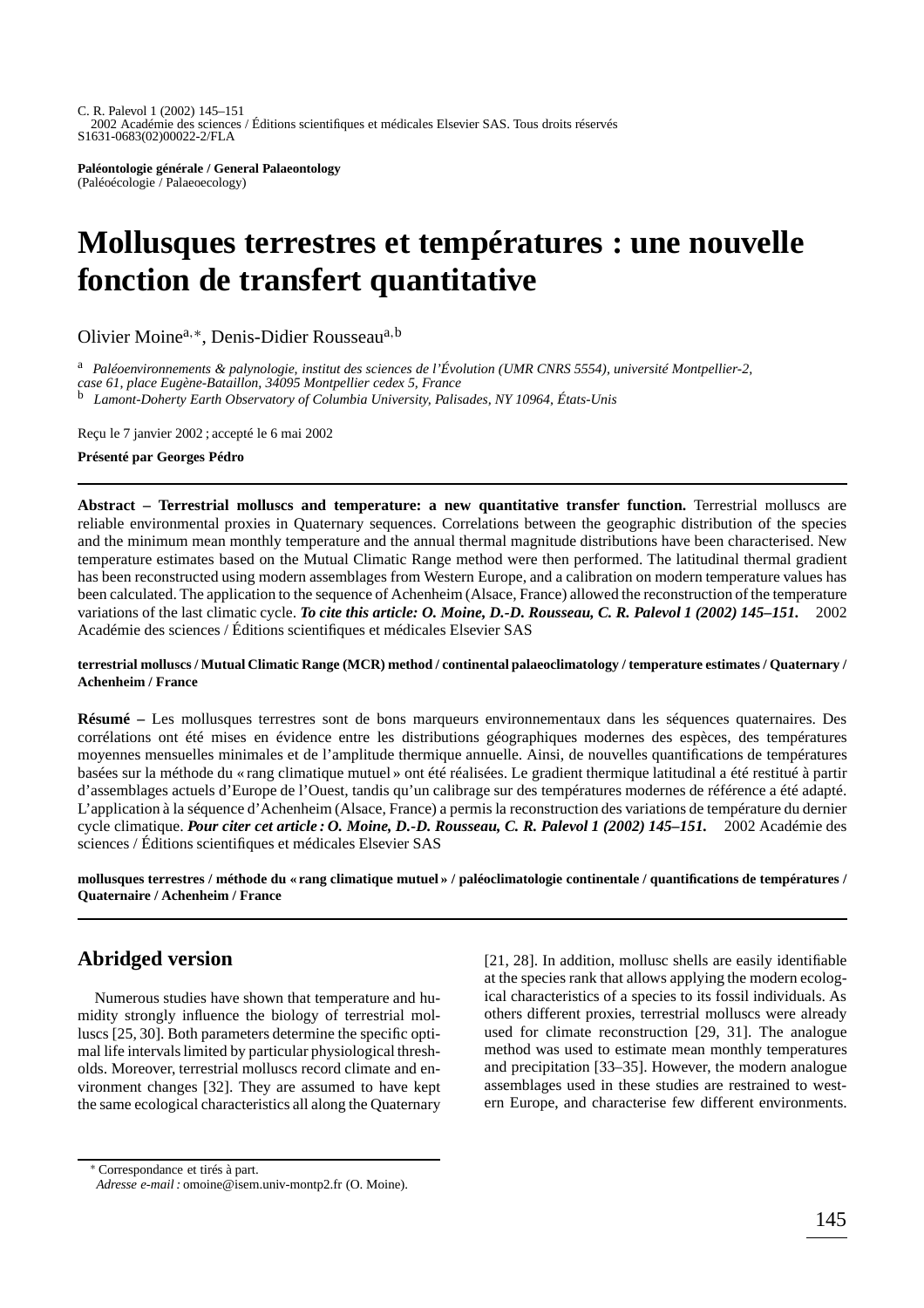Conversely, the Mutual Climatic Range (MCR) method is based on a global climatic data and on the associated geographic distributions of the species. For these reasons, we decided to test out the MCR method on malacofauna.

Linking precipitation to terrestrial molluscs remaining problematic, we focused our test on temperatures. The meteorological data were extracted from a climatic database [18], then interpolated to the knots of a grid, whose mesh is 0.5◦ in longitude and latitude, using an artificial neural network [6] (Fig. 1). Using the same grid, we digitised malacological maps [16] by using a binary code (1 = presence and  $0 =$  absence). The homogenised new meteorological maps were checked by comparison with a climatic atlas [43]. The distributions of each mollusc species and of the analysed temperature parameters were then linked through a polynomial model from which we calculated the Akaike's criterion [1]. This criterion, characterising the robustness of the relationship between the two parameters, indicates that the minimal monthly mean temperature  $(T_{\text{min}})$  and the annual thermal magnitude (*T*amp) are the two parameters that best fit the species distributions. Using these two parameters, we determined the Specific Climatic Range (SCR) of each species (Fig. 2). The superimposition of different SCRs leads to the characterisation of the Mutual Climatic Range (MCR), defined as the climatic area shared by all the taxa of an assemblage. For each parameter studied, the most probable value is expressed by using the median calculated on the distribution of the MCR along each axis. The plot of the MCR on each axis yields the error interval of the estimate, and the maximal mean monthly temperature is calculated by the addition of  $T_{\text{min}}$  to  $T_{\text{ann}}$ .

The MCR method was tested on modern mollusc assemblages sampled from northern Norway to southern France, for which the associated temperatures are known (Fig. 3). The results indicate a bias between observed and estimated temperatures. Thus, for each parameter, a correction was applied, based on the equation of its linear curve, and determining the new transfer functions. They have been used on fossil assemblages from the Upper Pleistocene of Achenheim (Alsace, France), between 130 000 and 10 000 years BP [36] (Fig. 4). The variations of the reconstructed temperatures are lower than the modern ones and support the correlation of this sequence with the marine isotopic stages (MIS) [33]. The difficulty in estimating  $T_{\text{min}}$  comes from the incompleteness of the specific distribution previously notified. Moreover, as we do not use the species counts, the plateaus visible on the MCR curves are explained by the fact that two assemblages, with the same species but not necessary with the same number of individuals, lead to the same reconstruction.

The identified difference between estimated and observed temperatures has already been observed with the same method applied on insects [4]. Concerning molluscs, two main hypotheses can be proposed to explain this difference. First, the incompleteness of the SCRs, contrary to insect estimations, excludes the species distributions of the molluscs in the former USSR. However, knowledge of the whole specific distributions would not totally solve this problem, as it remains when considering the insects. Second, calculation of the most probable value using the median can be problematic. Indeed, some of the identified species in fossil extreme environments also live in modern more temperate conditions. In that case, an asymmetric distribution of the MCR on both axes, stretched towards mean values of temperature, for an assemblage of extreme environment, consequently increases the distance between the median and the mode of its distributions.

Our reconstructions were compared with those of Rousseau [33] obtained on the same assemblages using the analogues method (Fig. 4). Others comparisons have been realised with the results obtained from two general circulation models (GCM) [15] and the pollen [27] collected at La Grande Pile (southern Vosges Mountains, France). Although the values reconstructed from molluscs are closer to those of GCMs ( $-10$  to  $-20$  °C) than those from pollen  $(-25 \text{ to } -32 \degree \text{C})$ , they remain higher than those obtained by the two latter.

The Mutual Climatic Range method has been, for the first time, successfully applied to terrestrial malacofauna with the characterisation of the European modern latitudinal temperature gradient and the main climatic variations of the last climatic cycle. Nevertheless, the MCR method needs improvements of both the data and the method to allow better reconstructions.

## **1. Introduction**

D'après les études réalisées en conditions contrôlées sur la croissance des gastéropodes terrestres, la température et l'humidité sont les principaux facteurs intervenant sur la croissance [8, 42], la physiologie [3, 17], l'activité [25, 30] et le cycle de développement [38, 41], en définissant des intervalles de vie préférentiels limités par des seuils physiologiques [39]. En milieux naturels, les espèces sont en équilibre avec leur environnement, réagissent rapidement à ses variations [19] et les enregistrent [32].

146

Depuis les travaux de Lozek, il est admis que les mollusques terrestres actuels ont gardé les mêmes tolérances écologiques tout au long du Quaternaire [21]. De plus, les individus fossiles entiers et la plupart de ceux présents sous forme fragmentaire peuvent être identifiés aisément jusqu'au rang de l'espèce, grâce à la forme et à l'ornementation des coquilles [21, 28]. Ces éléments permettent donc de transférer les caractéristiques actuelles de chaque espèce à leurs individus fossiles. En outre, les mollusques terrestres sont présents en grande quantité dans les sédiments quaternaires continentaux, en particulier dans les lœss où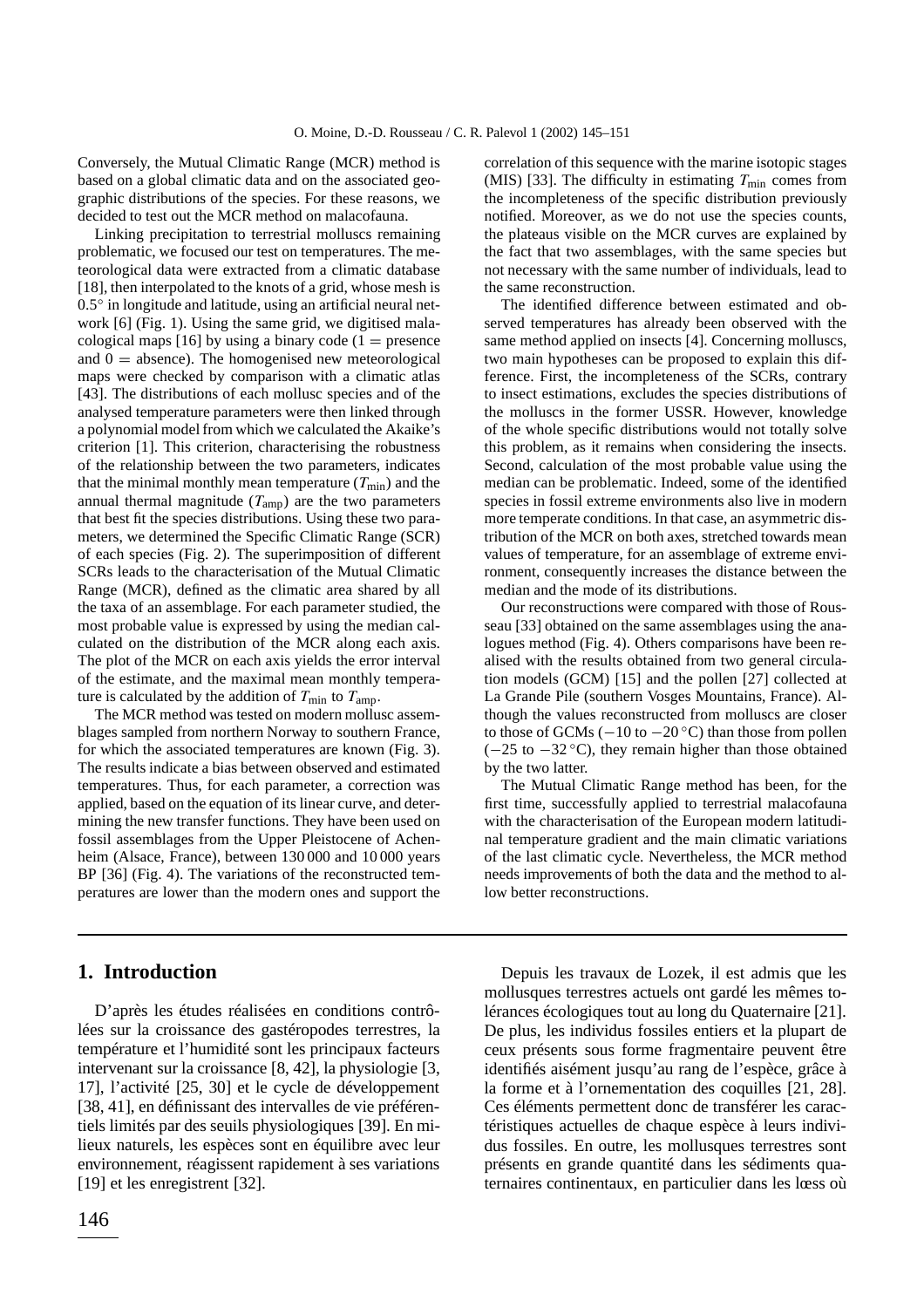**Figure 1.** Cartes de distribution géographique d'*Azeca goodalli* (**A**) et de *Vertigo modesta* (**B**) choisies pour illustrer la méthode du rang climatique mutuel. L'échelle attenante aux coquilles figurées est de 1 mm. Les distributions géographiques originales (zones grisées), sous forme vectorielle, ont été redessinées d'après Kerney et al. [16]. Les distributions numérisées, sous forme matricielle binaire (présence  $= 1$ , ab $sence = 0$ , ont été superposées aux précédentes. À chaque nœud de la grille, un cercle noir signale la présence et un point noir l'absence de l'espèce.

**Figure 1.** Geographical distribution maps of *Azeca goodalli* (**A**) and *Vertigo modesta* (**B**) selected to illustrate the Mutual Climatic Range method. The scale figured near each shell is 1 mm long. Original geographical distributions (greyish zones) have been drawn from Kerney et al. [16]. Matrix-formatted digitised distributions (presence  $= 1$ , absence  $= 0$ ) have been superimposed to the previous ones. At every knot of the grid, a full black circle indicates the presence and a black dot the absence of the species.

ils sont le plus souvent les seuls macro-organismes retrouvés. L'ensemble de ces caractéristiques justifie donc que les malacofaunes fossiles aient déjà servi à de nombreuses reconstructions environnementales qualitatives [2, 20, 22, 29, 31, 40].

En parallèle, plusieurs indicateurs paléobioclimatiques du domaine continental, dont les mollusques terrestres, ont aussi servi à l'obtention d'estimations quantifiées de paramètres climatiques et environnementaux, comme le pollen [13], les insectes [9], les rongeurs [23], les diatomées lacustres [11], les ostracodes lacustres [24] et les cernes du bois [10]. De plus, diverses méthodes ont été utilisées pour quantifier des paramètres climatiques, en fonction des caractéristiques du matériel fossile, comme les méthodes des plus proches analogues [12], du rang climatique mutuel [5] et de Hokr [7], variante de la précédente.

Les seules quantifications de température et de précipitations basées sur les mollusques terrestres ont été réalisées grâce à la méthode des analogues [33– 35]. Mais, jusqu'à présent, les assemblages analogues des quelques régions climatiques européennes échantillonnées ne sont pas représentatifs de l'ensemble des conditions environnementales actuelles et passées, même en Europe. Bien que les reconstructions ob-



tenues soient satisfaisantes, le faible nombre d'environnements bien contraints par des assemblages modernes restreint l'aire géographique d'application de la méthode des analogues et interdit toute amélioration importante dans un avenir proche. La méthode du rang climatique mutuel utilise quant à elle une banque de données climatiques mondiales et les distributions géographiques des différentes espèces, ce qui permet une caractérisation plus complète des conditions bioclimatiques associées à chaque taxon, et l'application de la méthode partout où ils sont présents. L'objectif principal de cette étude a donc été le test de la méthode du rang climatique mutuel sur les assemblages de mollusques terrestres.

## **2. Matériel et méthodes**

La numérisation homogène des données climatiques et faunistiques a requis la définition d'une grille sur l'Europe, dont la maille est de 0,5◦ en longitude et en latitude. Les données de la banque climatique utilisée [18] ne concernent que la température et les précipitations. Or, le lien entre les précipitations et l'humidité (paramètre influant sur les organismes) n'étant pas facilement déterminable, nous avons fo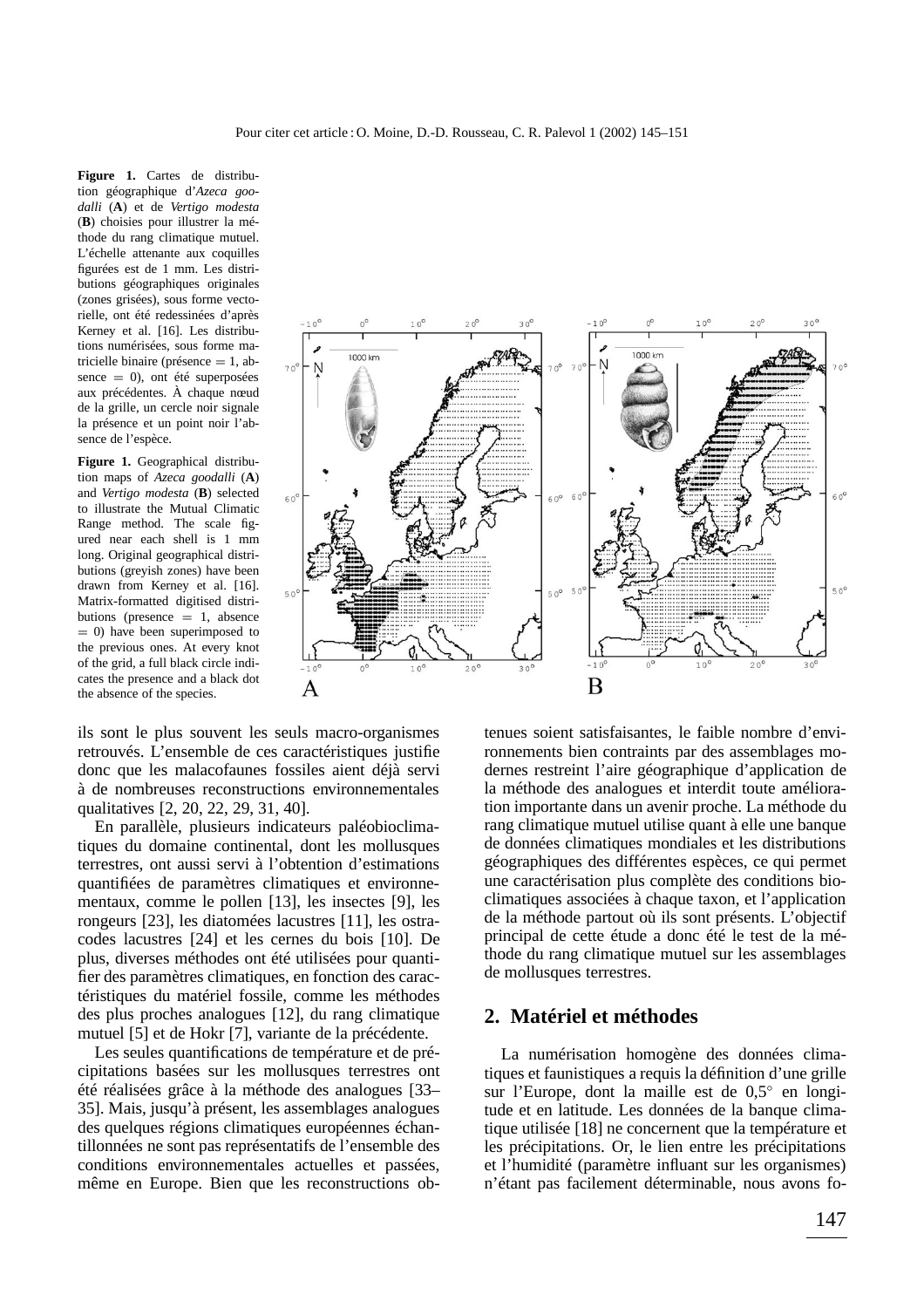calisé notre étude sur les reconstitutions de températures. Les températures moyennes mensuelles, d'environ 1800 stations réparties sur toute l'Europe, ont donc été interpolées aux nœuds de la grille, à l'aide d'un réseau neuronal artificiel [6, 26]. Les comparaisons des températures interpolées avec les températures initiales et celles de synthèses météorologiques [43] confirment la justesse des interpolations. Les distributions actuelles de chaque taxon fossile recensé dans les assemblages analysés ont été numérisées à partir d'un atlas malacologique [16] couvrant l'Europe de l'Ouest et l'Europe centrale, en utilisant la même grille (Fig. 1). Ces espèces appartiennent aux sous-classes des pulmonés et des prosobranches. Seul le taxon *Vertigo parcedentata*, uniquement fossile et présent dans un seul assemblage, n'a pu être pris en compte.

Les répartitions géographiques des espèces ainsi que les distributions des valeurs des paramètres thermiques ont en premier lieu été reliées à l'aide d'un modèle de distribution polynomial (choix en rapport avec l'hypothèse d'intervalles de vie préférentiels) de la probabilité de présence/absence en fonction des valeurs de températures. Le calcul du critère d'Akaike [1], caractérisant la vraisemblance de la corrélation des deux paramètres pour chacun des modèles, indique que la température moyenne mensuelle minimale  $(T_{min})$  et l'amplitude thermique annuelle  $(T_{ann})$ sont les paramètres dont la distribution décrit le mieux le contour des aires de répartition des taxons. Pour chaque espèce, la correspondance entre les distributions numérisées et les températures associées permet la construction de son « enveloppe climatique spécifique » (Fig. 2). Cette étape renseigne sur la présence ou sur l'absence de l'espèce pour chaque couple ( $T_{\text{min}}$ , *T*amp*)* relevé aux nœuds de la grille sur la totalité de la zone étudiée (Europe de l'Ouest et Europe centrale). De façon pratique, les enveloppes climatiques spécifiques sont sous une forme matricielle et les valeurs des couples arrondies à l'unité. La superposition de différentes enveloppes climatiques spécifiques définit le rang climatique mutuel comme la partie de l'espace climatique partagée par tous les taxons d'un assemblage. Enfin, la valeur la plus probable de chaque paramètre ( $T_{\text{min}}$  et  $T_{\text{amp}}$ ) à l'intérieur du rang climatique mutuel est calculée avec la médiane extraite des distributions du rang climatique mutuel, le long des deux axes de l'espace climatique. L'intervalle d'erreur de chaque valeur calculée est représenté par les valeurs extrêmes du rang climatique mutuel projetées le long du même axe. La température moyenne mensuelle maximale est alors calculée par addition de  $T_{\text{min}}$ à *T*amp, ainsi que les bornes de son intervalle d'erreur.



**Figure 2.** Les enveloppes climatiques spécifiques des deux espèces *Azeca goodalli* (rayures horizontales) et *Vertigo modesta* (rayures verticales), présentées sur la Fig. 1, sont figurées, ainsi que celle de la zone d'étude (rayures diagonales) et du rang climatique mutuel (zone carroyée).

**Figure 2.** The Specific Climatic Ranges of the two species *Azeca goodalli* (horizontal stripes) and *Vertigo modesta* (vertical stripes) are figured with those of the studied area (diagonal stripes) and those of the Mutual Climatic Range (stripped area).

#### **3. Résultats**

Une fois les données relatives aux espèces extraites et les enveloppes climatiques spécifiques créées, un test a été effectué sur des assemblages actuels, issus de régions climatiques distinctes s'étalant du Nord de la Norvège au Sud de la France, et dont les températures associées sont connues (Fig. 3). Pour les deux paramètres, températures moyennes mensuelles minimales et maximales, l'alignement des points ne suit pas la droite théorique de pente 1, indiquant un biais dans les températures prédites. Une droite de régression a donc été calculée pour chaque paramètre :

 $T_{\text{min}}$  calibrée = 0,63  $T_{\text{min}}$  prédite − 0,91

 $T_{\text{max}}$  calibrée = 0,44  $T_{\text{max}}$  prédite + 9,00

Ces équations servent de base à la correction appliquée aux estimations, afin de les rapprocher de la droite théorique, donc des valeurs mesurées. Ces équations seront aussi utilisées pour les estimations de températures à partir d'assemblages fossiles, à l'exception des bornes des intervalles d'incertitudes, qui ne souffrent pas du biais puisqu'elles découlent directement des données brutes.

L'application du rang climatique mutuel a été réalisée sur des assemblages fossiles du Pléistocène supérieur d'Achenheim, localité située à 5 km à l'ouest de Strasbourg. Les échantillons proviennent d'une séquence qui couvre le dernier cycle climatique, de 130 000 à 10 000 ans BP [36]. Les niveaux de sol datés de l'Éémien et de la base du Pléistocène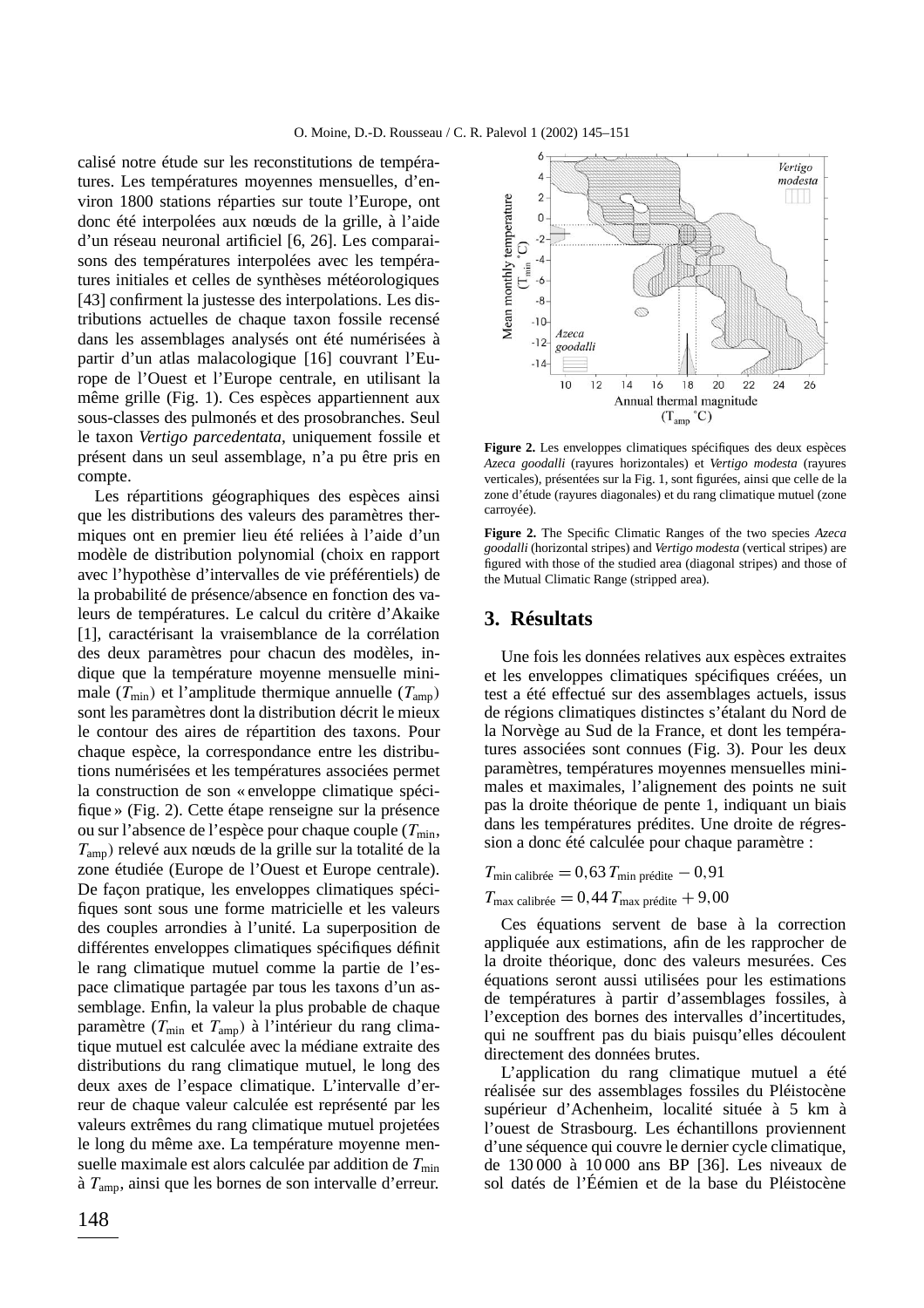

Measured temperature  $(^{\circ}C)$ 

**Figure 3.** Calibrage des températures prédites sur les températures mesurées pour un ensemble de régions ouest-européennes, comprenant chacune plusieurs localités malacologiques, dont le nombre est précisé entre parenthèses (K = Karasjakk (4), A = Abisko (10), D = Dovrefjell (36), B = Bourgogne (8), Q = Queyras (1) et P = Périgord (7)). Pour les deux paramètres climatiques  $T_{\text{min}}$  et  $T_{\text{max}}$ , chaque point régional représente la valeur moyenne des valeurs locales. Les valeurs extrêmes des barres d'erreur sont les valeurs locales les plus extrêmes relevées pour chaque région.

**Figure 3.** Calibration of the temperatures predicted with the modern ones measured in a set of West-European regions including each various malacological localities whose number is indicated between brackets (K = Karasjakk (4), A = Abisko (10), D = Dovrefjell (36),  $B = B$ ourgogne (8),  $Q = Q$ ueyras (1) et P = Périgord (7)). For the two climatic parameters *T*min and *T*max, every regional point represents the mean value of the local values. The extreme values of the error margins are the more extreme local value noted for each region.

supérieur sont stériles. Les valeurs reconstruites à l'aide de la méthode du rang climatique mutuel sont jointes par des lignes pleines et sont toujours inférieures aux valeurs actuelles (Fig. 4). Les courbes obtenues montrent des variations cohérentes avec ce qui est attendu pour le dernier cycle climatique. Tout d'abord, on observe une baisse progressive des températures de la base de la coupe jusqu'à −6 m, puis une phase froide plus prononcée entre −6 et −2 m, englobant le dernier maximum glaciaire, situé vers 2,5 m de profondeur. Les deux mètres supérieurs montrent une proportion de températures basses plus faible, indiquant une tendance au réchauffement.

La comparaison avec les stades isotopiques marins, calibrés sur la séquence d'Achenheim par Rousseau [33], montre que les estimations de température les plus élevées sont enregistrées pendant les stades 3 et 5. Les valeurs les plus froides apparaissent principalement pendant le stade isotopique 2, et dans une moindre mesure au stade 4, incomplet à Achenheim [37]. En outre, les principaux changements de tendance des courbes coïncident relativement bien avec les limites des stades isotopiques marins.

#### **4. Discussion**

Le problème intrinsèque du biais mis en évidence lors du calibrage l'a aussi été pour les faunes d'insectes traitées avec la même méthode [4]. Son origine, physiologique ou méthodologique, reste toutefois à déterminer, mais plusieurs pistes sont déjà envisagées. La première est celle de l'incomplétude des enveloppes climatiques spécifiques, qui n'incluent pas les distributions géographiques en domaines de températures extrêmes pour la quasi-totalité des espèces. Or, la méthode du rang climatique mutuel étant une méthode d'interpolation, elle ne permet pas de reconstructions de températures extrêmes qui sont en dehors des limites fixées par les données initiales. La connaissance des distributions géographiques complètes ne résoudrait pas forcément le problème dans sa totalité, puisque même avec cela, le biais est toujours présent pour les insectes. La seconde piste est celle du mode de calcul de la valeur la plus probable utilisant la médiane, comme pour les insectes. Le calcul de ce point médian des distributions du rang climatique mutuel le long des axes des paramètres de l'espace climatique s'éloignerait donc de plus du maximum de la distribution en conditions plus extrêmes, ce qui suppose des distributions plus asymétriques. Cette asymétrie peut être due au fait que les espèces caractérisant les milieux extrêmes peuvent aussi vivre sous des conditions plus clémentes. Ainsi, si toutes les espèces d'un assemblage de climat extrême ont cette particularité, celui-ci aura un rang climatique mutuel possédant une excroissance vers les valeurs plus clémentes. Les enveloppes climatiques spécifiques constituent donc la troisième source possible du biais, qui ne peut alors être amélioré que par une modification du calcul de la valeur la plus probable.

Dans un but comparatif, les estimations obtenues par la méthode des analogues [33] pour les mêmes assemblages ont été projetées sur le même diagramme que celles calculées par la méthode du rang climatique mutuel. Les courbes issues des deux méthodes montrent globalement les mêmes tendances, mais néanmoins des différences apparaissent. Les courbes de *T*min, et *T*max issues du rang climatique mutuel sont très ressemblantes, alors que celles issues des analogues sont assez distinctes. Cet effet proviendrait de la corrélation qui existe à l'origine entre  $T_{\text{min}}$  et  $T_{\text{amp}}$ pour l'ensemble des valeurs interpolées. L'amplitude des variations de  $T_{\text{min}}$  étant faible, les amplitudes thermiques associées sont alors peu différentes et les variations de *T*max, reconstruites par addition, proches de celles de *T*min. La difficulté à reconstruire les températures très froides proviendrait principalement de l'incomplétude des enveloppes climatiques spécifiques, définies uniquement sur l'Europe centrale et occidentale. Ainsi la méconnaissance des distributions géo-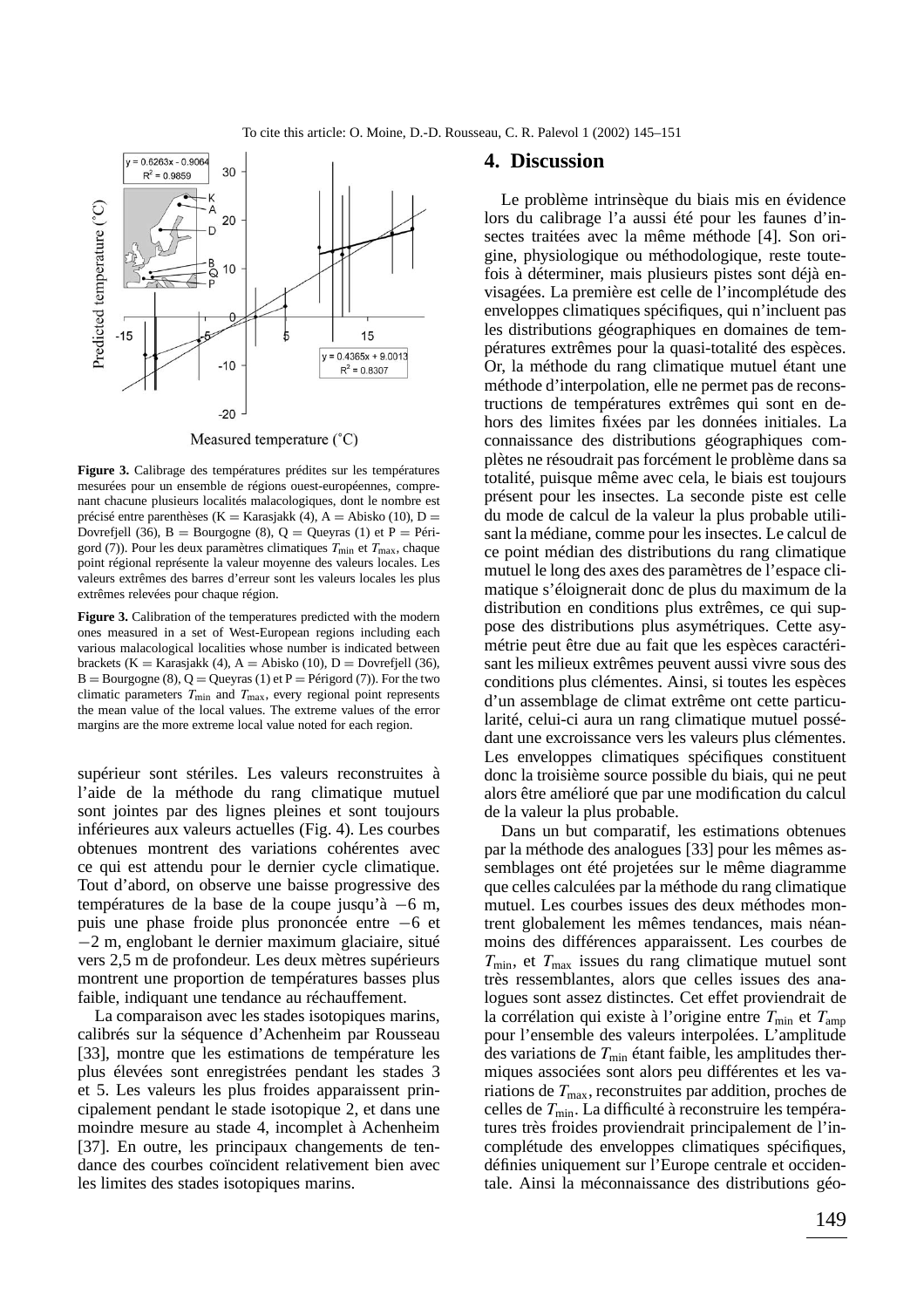



graphiques, sous forme de cartes, des espèces en dehors de la zone étudiée, comme par exemple en Russie, implique que les enveloppes climatiques spécifiques présentent des couples (*T*min, *T*amp) aux valeurs minimales qui soient nettement supérieures aux valeurs qui dominèrent durant la période glaciaire. Les paliers visibles sur les courbes du rang climatique mutuel sont dus au fait que les effectifs de chaque taxon identifié dans les assemblages fossiles n'ont pu être utilisés avec les enveloppes climatiques spécifiques telles qu'elles sont actuellement définies. De même, pour cette première tentative, les effectifs de chaque couple  $(T_{min}, T_{amp})$  dans les enveloppes climatiques spécifiques n'ont pas été utilisés, mais quelques représentations préliminaires montrent qu'ils délimitent des zones emboîtées, dont l'utilisation pourrait améliorer les reconstructions actuelles. Les températures minimales reconstruites à l'aide des assemblages malacologiques voisines de −5 ◦C sont donc surestimées.

En outre, des températures moyennes mensuelles minimales ont été obtenues à l'aide du pollen et de modèles de circulation générale atmosphérique **Figure 4.** Reconstitution des changements de température à Achenheim durant les derniers 130 000 ans. Les courbes des températures moyennes mensuelles minimales et maximales, déterminées dans cette étude à l'aide de la méthode du rang climatique mutuel, sont représentées en trait plein, et celles issues de la méthode des analogues d'après Rousseau [33] en pointillés. La corrélation avec les stades isotopiques marins sur l'échelle des profondeurs de la séquence d'Achenheim est extraite de [33].

**Figure 4.** Reconstitution of temperature changes in Achenheim for the last 130 000 years. The minimal and maximal mean monthly temperatures estimated with the Mutual Climatic Range method in this study are drawn with a straight line, and the estimates issued from the analogues method of Rousseau [33] with a dotted line. The correlation between the isotopic marines stages and the depth scale of Achenhein is extracted from [33].

(MCGA) pour le site de la Grande Pile dans les Vosges du Sud, non loin d'Achenheim. Les valeurs obtenues varient entre −10 et −20 ◦C, d'après les deux modèles de circulation globale [15], et entre −25 et −32 ◦C, d'après le pollen [27]. Les températures reconstruites à l'aide des assemblages malacologiques, plus proches des reconstructions des modèles que de celles du pollen, sont toutefois supérieures à celles obtenues à l'aide de ces deux méthodes, vérifiant le biais mis en évidence.

## **5. Conclusions**

Les reconstitutions issues de cette application du rang climatique mutuel sur les malacofaunes sont une réussite, aussi bien sur le matériel actuel, avec la caractérisation du gradient thermique européen, que sur le matériel fossile, avec la caractérisation des variations climatiques majeures du dernier cycle climatique. Néanmoins, des améliorations doivent être encore apportées aux données modernes et à la méthodologie utilisées afin de préciser les valeurs reconstruites et de réduire les barres d'erreur.

**Remerciements.** Nous remercions D. Jolly et M. Vianey-Liaud pour les discussions fructueuses que nous avons eues ensemble ainsi que pour leurs commentaires. Nous remercions aussi J. Guiot et C. Gœury (Imep d'Aix–Marseille-3, France) pour l'accès au logiciel PPPhalos [\(http://medias.obs-mip.fr/paleo\\_utils/\)](http://medias.obs-mip.fr/paleo_utils/), E. Paradis pour son aide dans l'utilisation du logiciel R-A *Language and Environment* [14] [\(http://cran.r-project.org\)](http://cran.r-project.org). Ce travail constitue la contribution Isem 2002-007 de l'institut des sciences de l'Évolution de Montpellier.

#### **Références**

[2] S.W. Alexandrowicz, Molluscan assemblages from a loess profile at Odonow (Malopolska Upland), Biul. Perygla. 31 (1986) 7–15.

[3] K. Armitage, D. Stinson, Metabolic acclimation to temperature in a terrestrial snail, Comput. Biochem. Physiol. 67A (1980) 135–139.

<sup>[1]</sup> H. Akaike, Information theory and an extension of the maximum likelihood principle, in : B.N. Petrov, K. Csaki (Eds.), 2nd Int. Symp. Information Theory, Akademiai Kiado, Budapest, Hongrie, 1973, p. 267.